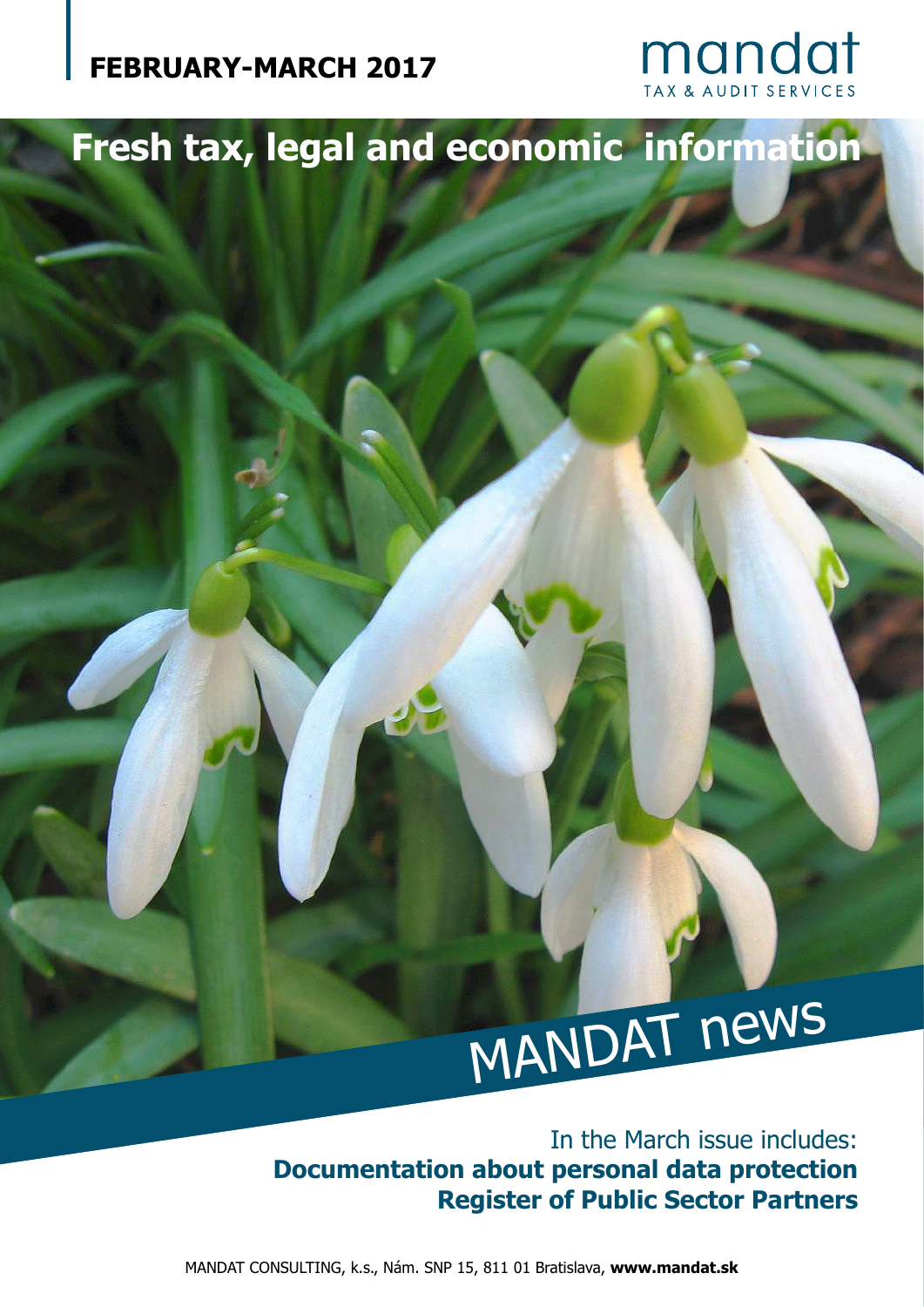## mando

#### **DOCUMENTATION ABOUT PERSONAL DATA PROTECTION**

In accordance with act no. 122/2013 Coll. on Protection of Personal Data and Changing and Amending of other acts, resulting from amendments and additions executed by Act no. 84/2014 Coll. (hereinafter referred to as "PDP Act"), the company, which processes the personal data, as the controller or the processor, is obliged to secure the adequate protection taking to account the combining of the fulfilling several regulatory obligations and adequate technical, organizational and personal security measures. The most important and the most administratively difficult obligation is the assuring to elaborate the Security project, in case of processing so-called special category of personal data (e.g. photographs, birth ID no., photocopies and scans of identity cards etc.) in information system connected to public accessible computer network (internet).

If the Company processes the personal data of several groups of data subjects, including so-called special categories of personal data concerning the employees of the company in information system connected to public accessible computer network (e.g. online registration and deregistration of employees to relevant registers of Social Insurance Agency) is obliged to elaborate the Security project according to § 19 sec. 2a and § 20 of the PDP Act. The Security project shall be elaborated in accordance with order no. 164/2013 Coll. on the extent and documentation of safety measures and in compliance with the basic safety standards primary expressed in the technical standards ISO 27001, ISO27002 and ISO27005.

For not fulfilling the obligation to elaborate the Security project under PDP Act, the sanction will be obligatory imposed in amount of EUR 1000,- to 200.000,- EUR.

Except upper mentioned finding is necessary to note, that currently flows the transition period for the complying Company´s internal processes and individual conditions of processing personal data with Regulation (EU) 2016/679 of the European parliament and of the Council on the protection of natural persons with regard to the processing of personal data and on the free movement of such data, and repealing Directive 95/46/EC (General Data Protection Regulation) (hereinafter referred as "GDPR"), which shall be enter into force from 25 May 2018.

For breaching the rules of GDPR, the sanctions up to 20 000 000 EUR, or in the case of an undertaking, up to 4 % of the total worldwide annual turnover of the preceding financial year, whichever is higher, will be imposed.

We recommend to elaborate the documentations about personal data protection and secure the compliance its individual processing of personal data with upper mentioned legislation to avoid potential sanctions imposed by supervisory authority (the Office for Personal Data Protection of the Slovak Republic). In case of interest we may facilitate to contact Company on professional advisory services in area of personal data protection.



e-mail: **martin.siagi@mandat.sk** Tel.: +421 2 571042-14 Martin Šiagi

 $\mathcal{C}^{\mathcal{A}}$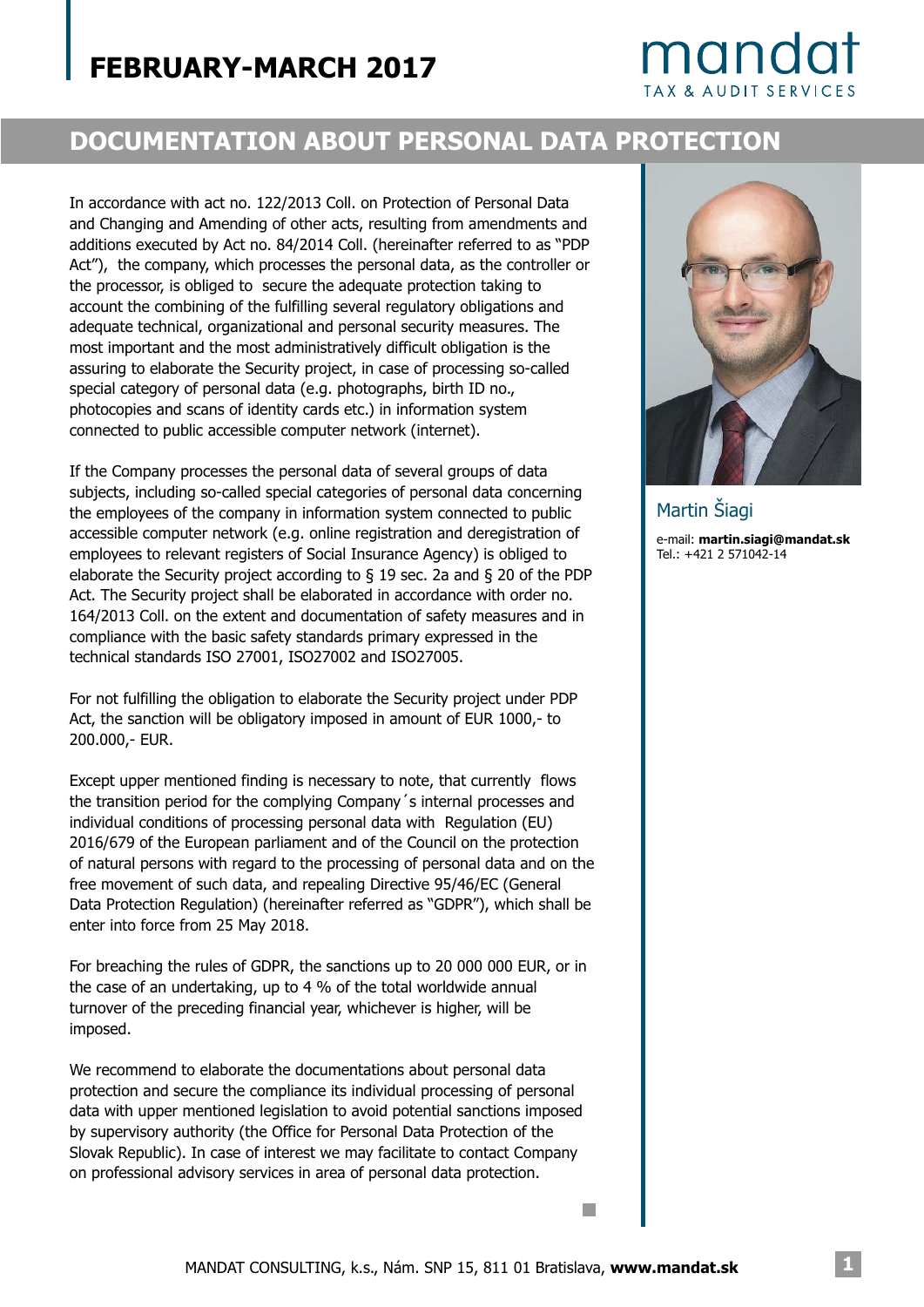## mandat **TAX & AUDIT SERVICES**

#### **REGISTER OF PUBLIC SECTOR PARTNERS**

#### **Act No. 315/2016 Coll., on the Register of Public Sector Partners (the "RPSP") became effective on 1 February 2017.**

Public sector partner is a natural person or legal person, which, among other things, receives financial performance or assets exceeding the limit stipulated by the law, specifically EUR 100,000 in the case of one-time performance or EUR 250,000 aggregately over a calendar year in case of repetitive performance, from the government, local government and other public entities. The performance can include funds from the state budget, from the budget of a special state fund, public body, municipality, higher territorial unit of from the European structural and investment funds, legal person established by law, legal person funded or controlled by the State, etc.

Public Sector Partners do not register in the RPSP themselves. For this purpose, they must hire an authorized person (pursuant to the law, it can be bank or branch of a foreign bank, lawyer, notary, tax adviser or auditor with the registered office or place of business in the Slovak Republic), with whom they have to conclude an agreement on compliance with the obligations of the authorized person of a public sector partner or the contract on control activities. Subsequently, the authorized person performs – on behalf of the public sector partner – all acts relating to the RPSP (not just the initial registration, but also any modifications or deletions of registered data). The most important document is the so-called verification document, by which the authorized person identifies the beneficial owner (hereinafter referred as "BU") and verifies the beneficial owner's identity. The authorized person bears (jointly with the partner) responsibility for the correctness of data in the register, for the identification of BU and for the verification of the identification of BU on a regular basis.

The beneficial owner is any natural person who actually controls the legal person, natural person-entrepreneur or association of property and also any natural person in whose favour such entities may perform their activities or transactions. BU of a legal person is particularly the natural person who

- 1. Has a direct or indirect interest or a sum of interests totalling to at least 25% of voting rights in a legal person or its registered capital, including bearer shares;
- 2. Has the right to nominate or otherwise appoint or remove any statutory body, managing body, supervisory or controlling body in a legal person or any member of such bodies;
- 3. Controls the legal person in any other way than described in paragraphs 1 and 2;
- 4. Is entitled to receive the economic benefit of at least 25% of the business activities of the legal entity or from its other activities.

Members of senior management of a legal person are considered to be BU if no natural person meets the criteria listed above. Who is a member of senior management? Statutory body and/or its members, authorized agent, manager (employee) acting directly as a statutory body.



Jana Princová e-mail: **jana.princova@mandat.sk** Tel.: +421 2 571042-35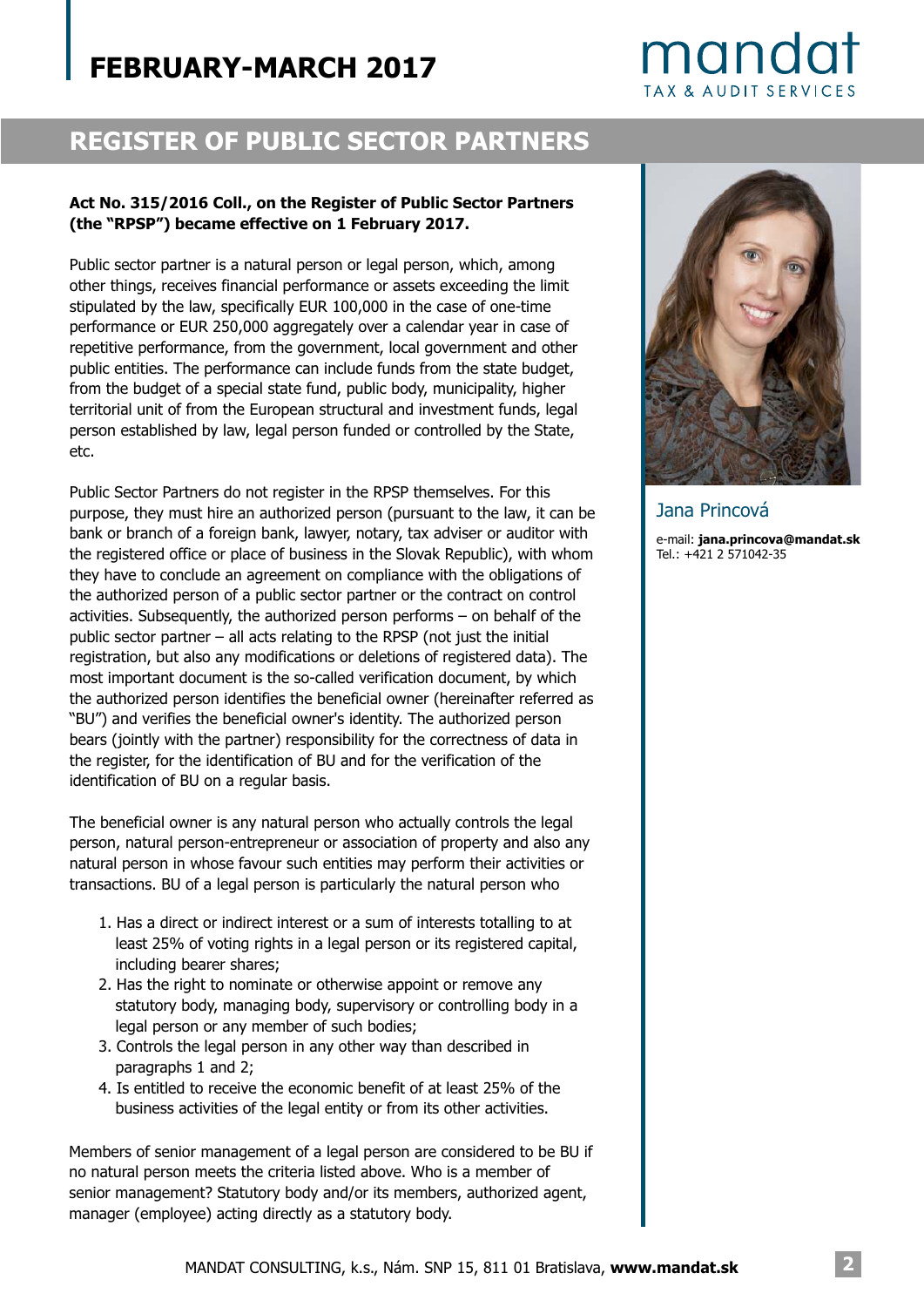## mandat **TAX & AUDIT SERVICES**

#### **REGISTER OF PUBLIC SECTOR PARTNERS**

For this purpose, a register was established that belongs among public administration information systems. Its administrator and operator is the Ministry of Justice of the Slovak Republic; Žilina District Court is the registering authority. The Register is accessible through the Ministry's website:

#### **www.justice.gov.sk**

Extract from the register can be issued to anyone; there are plans to generate extracts directly from the register.

The RPSP took over the register of beneficial owners that was – in accordance with the applicable legislation – maintained up to 31 January 2017 by the Public Procurement Office; persons registered in the register of beneficial owners are considered as persons registered in the RPSP. Such persons, however, are obliged to ensure the verification of identification of beneficial owners pursuant to the new legislation by 31 July 2017. The difference between the old legislation and the new legislation effective from 1 February 2017 lies in the fact that the identification of the beneficial owner will no longer be based only on his/her solemn declaration, but a stricter regime of verification of beneficial owners by identification procedure is introduced. Failure to comply with this obligation within the specified period will result in automatic deletion from the RPSP, which would mean that the deleted persons cannot claim any funds or other performance from the public sector. And if they have already claimed such funds or performance, or if they already have been paid, possible penalties can be applied, including a recovery of the funds. Any public sector partner must be registered in the Register at least for the duration of the contract.

If you are interested, it is possible to ensure for our clients and in cooperation with our company a mediation of registration of a public sector partner in the RPSP.

e-mail: **marian.vojtek@mandat.sk** Marian Vojtek

Tel.: +421 2 571042-22

**I** 

## **NOT TO BE MISSED**

#### **Important dates**

Overview of important dates in the period March 2017 can be found on our website: **http://www.mandat.sk** n.